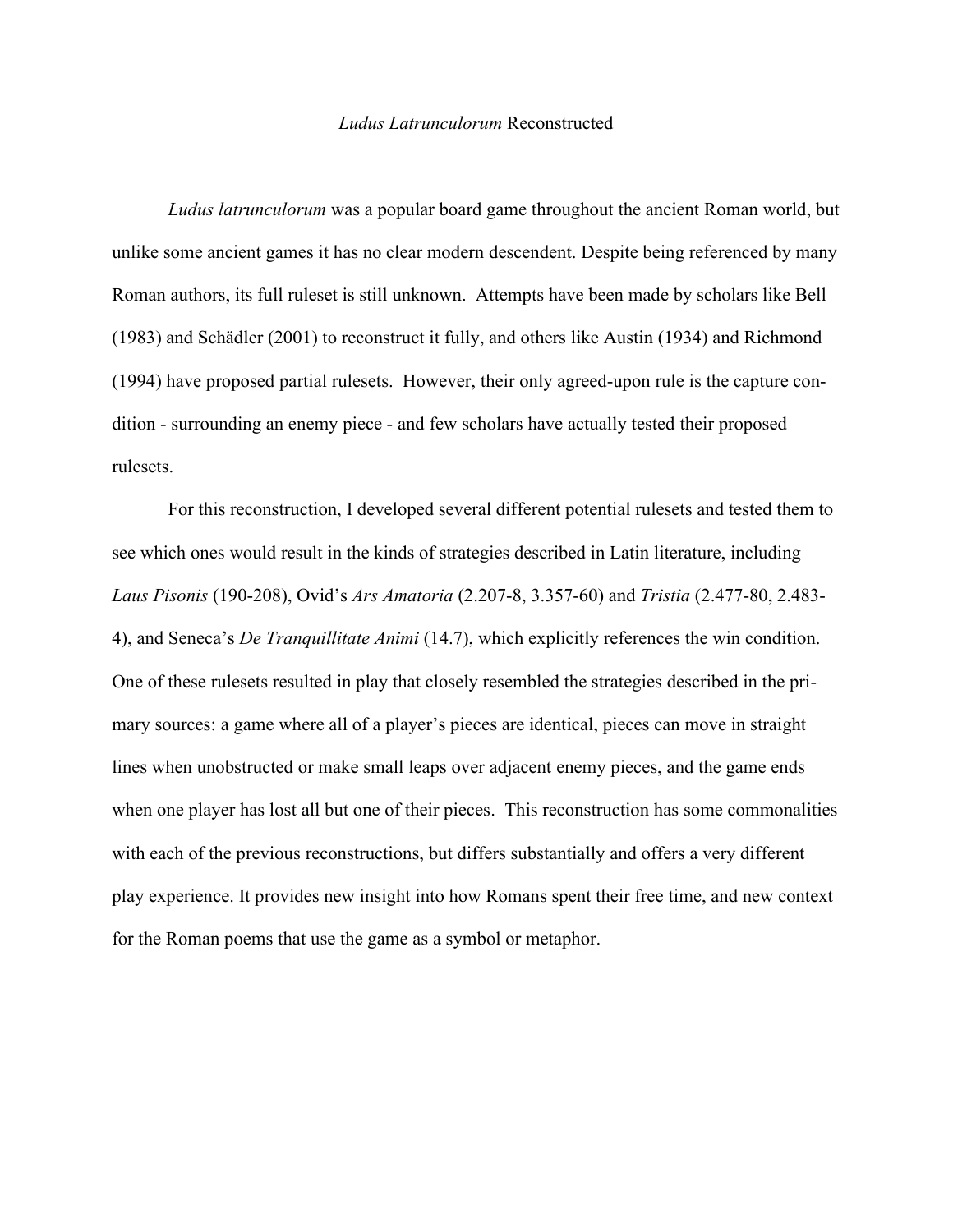Poster Description:

My poster would have sections describing each of the different rules I tested and how they impacted play, with images of the board showing the starting and ending positions of some trials I ran, as well as visual aids for understanding what the rules are. I already have a two-page illustrated rulebook for my final ruleset and I plan to put that on the poster as well.